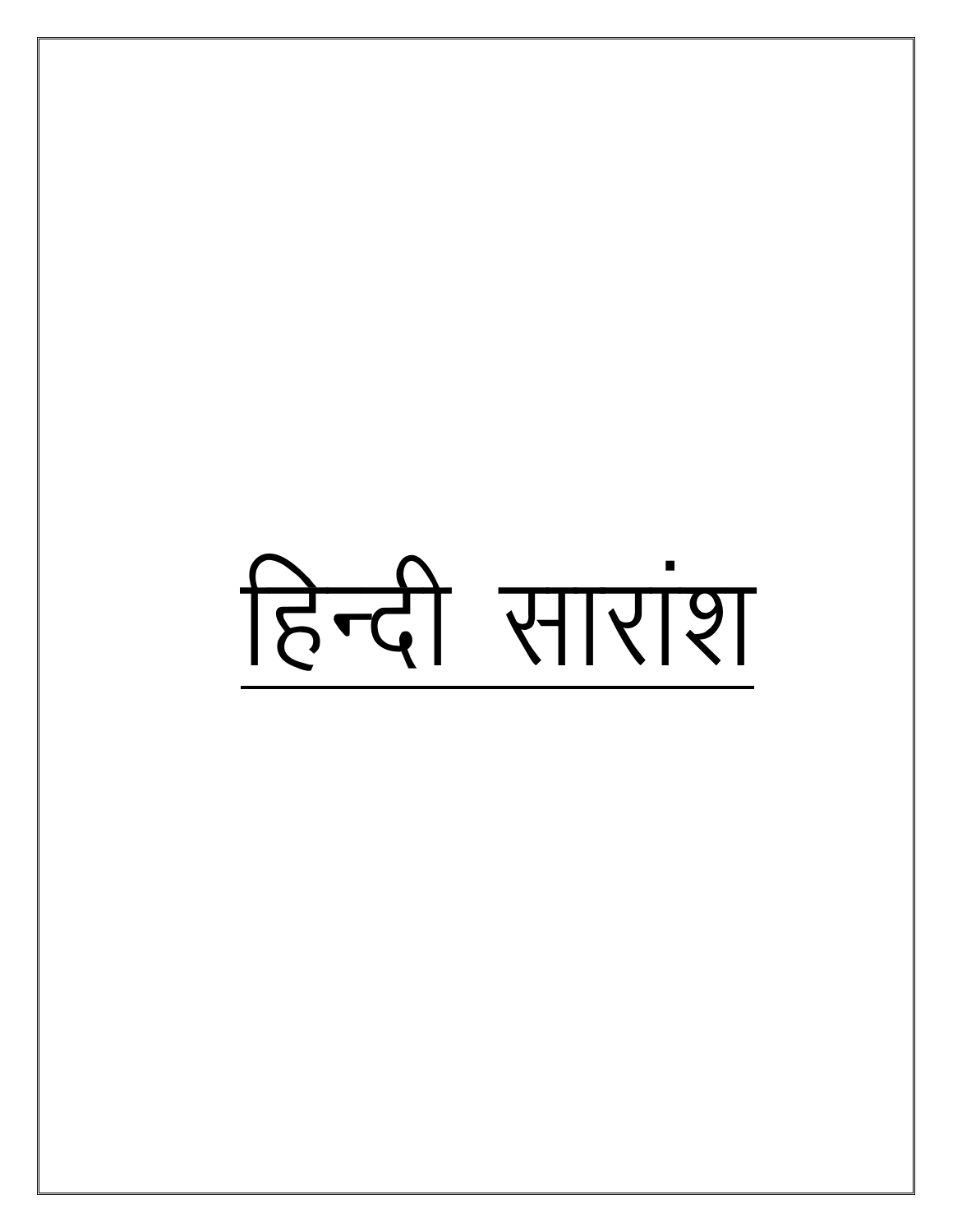# पगना सोपस्टोन प्रोजेक्ट-एक परिचय

पगना, सोपस्टोन प्रोजेक्ट ई0आई0ए0 अधिसूचना के संख्या 2006, 2009, 2011, 2012 तथा 2016 के अनुसार मुख्यतः बी 2 श्रेणी के प्रोजेक्ट है, माननीय हरित प्राधिकरण द्वारा प्रदत्त आदेषों के क्रम में प्रोजेक्ट बी 1 श्रेणी में सी0ई0आई0ए0ए उत्तराखण्ड (SEIAA-Uttarakhand) द्वारा टी0ओ0आर0 (ToR) दिनांक 18 फरवरी 2021 को जारी किया गया है।

| क्र0सं0        | तकनीकी मूल्यांकन/परीक्षण के        | विवरण                                                                       |  |  |
|----------------|------------------------------------|-----------------------------------------------------------------------------|--|--|
|                | बिन्द                              |                                                                             |  |  |
| 1.             | आवेदक ⁄ पट्टाधारक) का नाम व        | श्री जीतेन्द्र सिंह ऐठानी पुत्र श्री अमर सिंह ऐठानी, निवासी ग्राम-          |  |  |
|                | पता                                | बिजोरीझाल, तहसील एंव जिला –बागेश्वर, राज्य– उत्तराखण्ड                      |  |  |
| 2.             | आवेदित/स्वीकृत स्थल का विवरण       | ग्राम– पगना, तहसील एंव जिला – बागेश्वर, राज्य– उत्तराखण्ड                   |  |  |
| 3 <sub>l</sub> | आशयपत्र / शासनादेश की तिथि         | आशयपत्र संख्याः 1123 <b>/ VII</b> —1 <b>/</b> 2018 <b>/</b> 5 सोपस्टोन / 18 |  |  |
|                |                                    | दिनॉकः 16–जुलाई–2018                                                        |  |  |
| 4.             | सीमांकन आख्या का दिनांक एवं        | जिला अधिकारी के पत्र संख्याः                                                |  |  |
|                | खनन योग्य सीमांकित क्षेत्रफल       | 321 / तीस–07 / खनन / (1999–2000)16 / 18–19  दिनॉकः                          |  |  |
|                |                                    | 31-जुलाई-2018 के अनुसार सीमांकित खनन क्षेत्रफल 3.909 है0                    |  |  |
| 5 <sub>1</sub> | <u>प्रस्त</u> त खनन योजना जिला खान | खनन योजना जिला खान अधिकारी द्वारा सत्यापित की गयी है                        |  |  |
|                | अधिकारी से सत्यापित की गयी है      |                                                                             |  |  |
|                | कि नही                             |                                                                             |  |  |
| 6.             | आर0क्यू0पी0 जिसके द्वारा खनन       | आर0क्यू0पी0 का नाम – भुवन जोशी एंव पंजीकरण संख्याः                          |  |  |
|                | योजना तैयार की गयी है का नाम       | मु0ख0 / RQP/DDN/01/2016<br>वैधता<br>$28 - 12 - 2020$<br>से                  |  |  |
|                | एंव पंजीकरण का विवरण               | $27 - 12 - 2025$                                                            |  |  |
| 7 <sub>1</sub> | अवधि जिस हेतु खनन योजना            | प्रथम पॉच वर्षों हेत्                                                       |  |  |
|                | प्रस्तावित की गयी है।              |                                                                             |  |  |
| 8.             |                                    | भूविज्ञान और खनिज रिर्जव (Geology and Reserve)                              |  |  |
|                |                                    |                                                                             |  |  |

### अनुमोदित खनन योजना का संक्षिप्त सार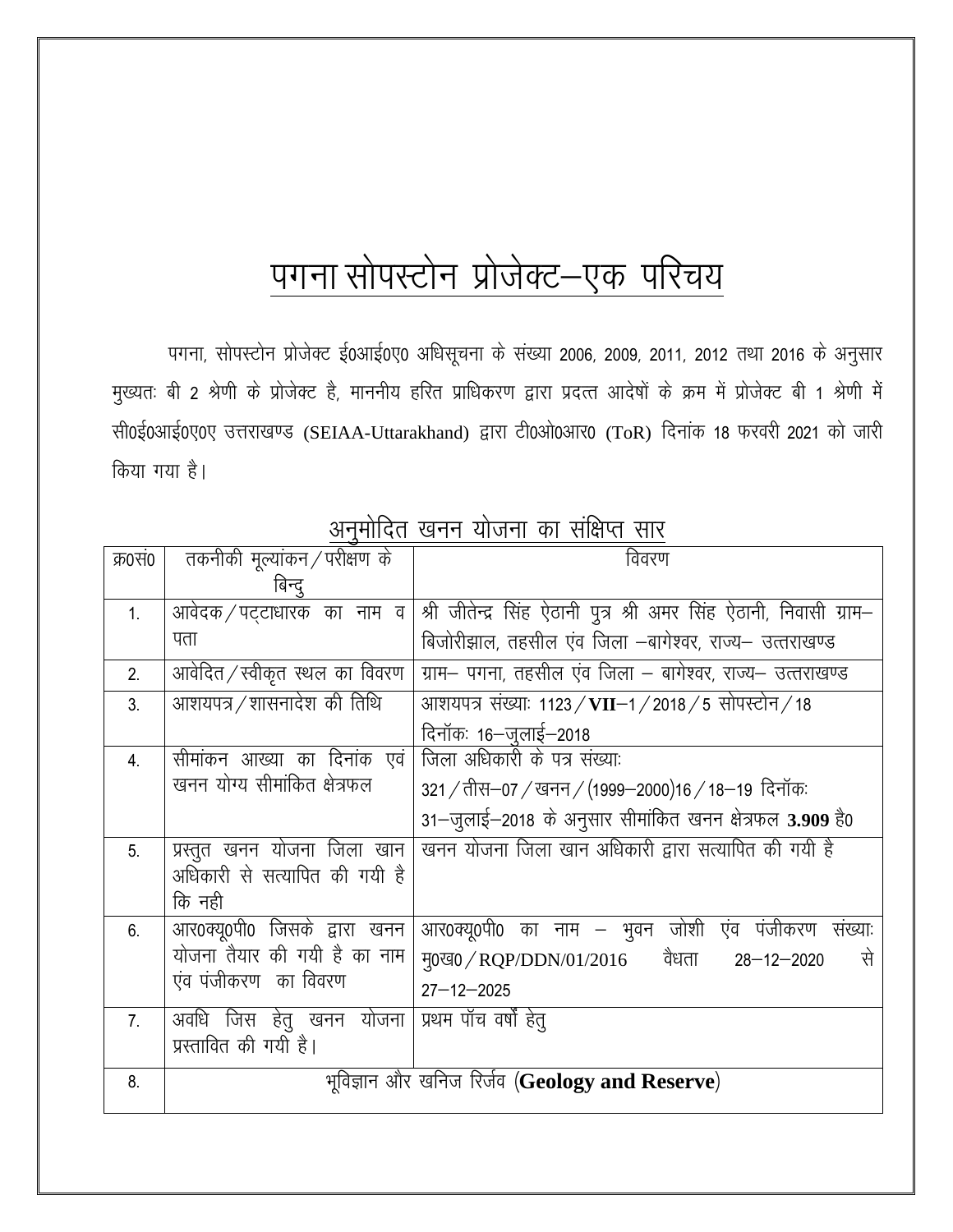| 1 <sub>1</sub> | प्राकृतिक<br>(Physiography)                                                                                                                                                                                       | प्राकृतिक भूगोल का विवरण खनन योजना के अध्याय संख्या 5 व पृष्ठ संख्या                                                                                                                                                                            |
|----------------|-------------------------------------------------------------------------------------------------------------------------------------------------------------------------------------------------------------------|-------------------------------------------------------------------------------------------------------------------------------------------------------------------------------------------------------------------------------------------------|
|                | भूगोल                                                                                                                                                                                                             | 9 में दिया गया है।                                                                                                                                                                                                                              |
| 2.             | भूविज्ञान<br>सतही<br>(Geology)<br>भविज्ञान मानचित्र 1:2000 / 1:1000<br>पैमाने पर सतही भविज्ञान<br>के<br>मानचित्र सम्मोच्च अंतराल के साथ                                                                           | भूविज्ञान का विवरण खनन योजना के अध्याय संख्या 5 व पृष्ठ संख्या 9 से<br>पृष्ठ संख्या 11 में किया गया है।                                                                                                                                         |
|                | निम्न विवरण का परीक्षण कर<br>टिप्पणी:-                                                                                                                                                                            | Disposition of all lithological units का विवरण खनन योजना के<br>अध्याय संख्या 5 व पृष्ठ संख्या 11 से पृष्ठ संख्या 12 में किया गया है।                                                                                                            |
| i.             | Disposition of all lithological<br>units with clear nomenclature<br>and their descriptions                                                                                                                        | Contacts of lithounits/rock types का विवरण खनन योजना के अध्याय<br>संख्या 5 व पृष्ठ संख्या 12 में किया गया है।                                                                                                                                   |
| ii.            | Contacts of lithounits/rock<br>types traced or inferred.                                                                                                                                                          | इसका विवरण खनन योजना के अध्याय संख्या 5 व पृष्ठ संख्या 12 में किया<br>गया है।                                                                                                                                                                   |
| 111.           | Attitudes like strike and dip<br>available<br>adequate<br>in<br>numbers.                                                                                                                                          | इसका विवरण खनन योजना के अध्याय संख्या 5 व पृष्ठ संख्या 12 में किया<br>गया है।                                                                                                                                                                   |
| iv.            | Structural features such as<br>joints folds, faults and their<br>attitudes.                                                                                                                                       | इसका विवरण खनन योजना के अध्याय संख्या 5 व पृष्ठ संख्या 12 में किया<br>गया है।                                                                                                                                                                   |
| V.             | Delineation<br>of<br>mineralized/ore Zones with<br>definite<br>demarcation<br>of<br>observed and inferred.                                                                                                        |                                                                                                                                                                                                                                                 |
| 3.             | पूर्व में किये गये खनिज अन्वेषण<br>का विवरण:                                                                                                                                                                      | In past, area are explored with three exploratory pits. The<br>details of exploration already carried out is discussed in<br>mining plan on Chapter no.5 and page no. 12 to page no.<br>13.                                                     |
| 4 <sup>1</sup> | प्रस्तावित किये जाने वाले खनिज<br>अन्वेषण का विवरण को खसरा<br>मानचित्र एवं KML मानचित्र पर<br>प्रदर्शित विवरण हेतु दिये गये<br>आधार का गुणदोष के अनुसार<br>प्राप्त होने वाले<br>परीक्षण कर<br>परिणामों पर टिप्पणी | In future the area shall be explored by 3 nos of trial pits<br>having diamension of 5m x 5m x 5m $\&$ 2 nos of Augur<br>Drill holes. The future exploration programme is discussed<br>in mining plan on खनन योजना Chapter no.5 and page no. 13. |
| 5.             | Reserve<br>Details<br>of<br>and                                                                                                                                                                                   | Proved Mineral Reserves $(111) = 168689$ Tonnes                                                                                                                                                                                                 |
|                | Calculatiors का निम्न बिन्दुओं                                                                                                                                                                                    | Probabale Mineral Reserves $(121) = 46498$ Tonnes                                                                                                                                                                                               |
|                | पर विस्तृत परीक्षण कर बिन्दुवार<br>टिप्पणी                                                                                                                                                                        | Inferred Mineral Reserves $(333) = 31714$ Tonnes                                                                                                                                                                                                |
|                | <b>Measured Mineral Reserves</b>                                                                                                                                                                                  | Feasibily Mineral Reserves $(211) = 59500$ Tonnes                                                                                                                                                                                               |
| 11.            | <b>Indicated Mineral Reserves</b>                                                                                                                                                                                 | Prefeasibilty Mineral Reserves $(222) = 33694$ Tonnes                                                                                                                                                                                           |
| iii.<br>1V.    | <b>Blocked Measured Mineral</b><br>Block<br>Indicated<br>Mineral                                                                                                                                                  | The cross section area of each section line has been                                                                                                                                                                                            |
|                | Reserve in safety Barrier &                                                                                                                                                                                       | calculated for each category of reserves. The cross                                                                                                                                                                                             |
|                | Ultimate pit level.<br>v. Ultimate pit level पहुच के                                                                                                                                                              | sectional area is multiplied by the strike influence to get                                                                                                                                                                                     |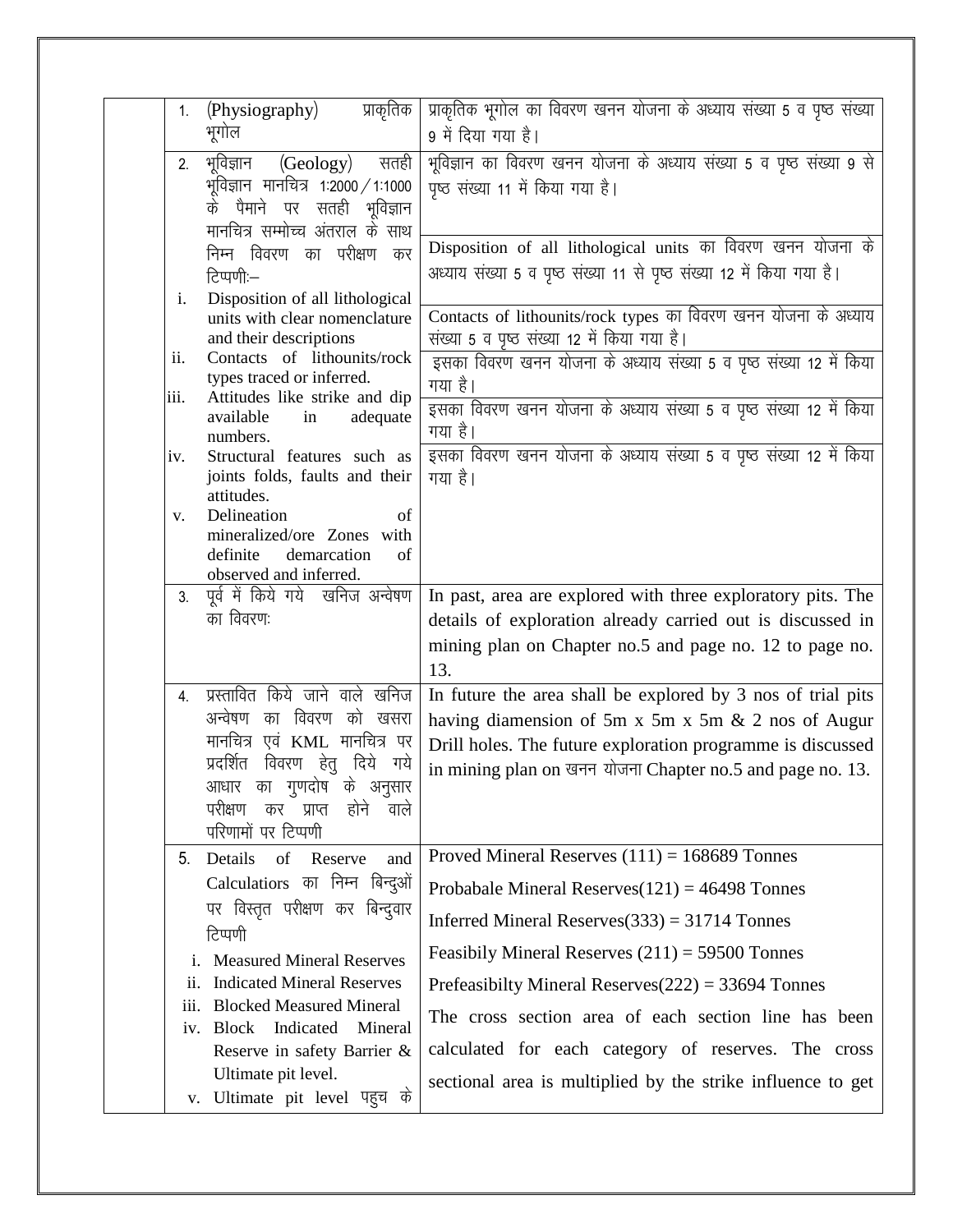| कारण अंकित किये जाये।                                     | the volume. The volume is multiplied by the bulk density to                                                  |
|-----------------------------------------------------------|--------------------------------------------------------------------------------------------------------------|
|                                                           | the tonnage in each section line Geological cross<br>get                                                     |
|                                                           | section is enclosed as discussed on (खनन योजना Chapter no                                                    |
|                                                           | 5 page no.17 to page no.20 and Plate no.5)                                                                   |
|                                                           |                                                                                                              |
|                                                           |                                                                                                              |
|                                                           |                                                                                                              |
|                                                           |                                                                                                              |
| Reserve<br>6.                                             | The cross section area of each section line has been                                                         |
| Method<br>of<br>Reserve<br>i.                             | calculated for each category of reserves.<br>The cross                                                       |
| Estimation का तरीका प्रकार                                | sectional area is multiplied by the strike influence to get                                                  |
| की गणना<br>ii. Proved Reserve                             | the volume. The volume is multiplied by the bulk density                                                     |
| तरीका एवं प्रकार                                          | to get the tonnage in each section line.<br>60m horizontal distance<br>from<br>habitation<br>has<br>been     |
| खनन योग्य खनिज की गणना का<br>iii.<br>तरीका एवं प्रकार     | considered under restricted zone for mining & beyond this                                                    |
| iv. Blocked खनिज<br>विस्तृत<br>का                         | limit up to lease boundary $\&$ 9m depth from the surface                                                    |
| के<br>विवरण एवं प्रकार गहराई                              | have been considered as proved mineral reserves.                                                             |
| अनुसार                                                    | The 45 degree slope has been drawn from ultimate pit                                                         |
|                                                           | limit. The proved and probable reserves has been                                                             |
|                                                           | computed with in ultimate slopes. Therfore, the total<br>proved and probable reserves has been considered as |
|                                                           | mineable reserves.                                                                                           |
|                                                           | का विस्तृत विवरण Feasibility<br>Blocked खनिज<br>Mineral                                                      |
|                                                           | Resources (211) और Prefeasibility Mineral Resources (222)                                                    |
|                                                           | में किया गया है। एंव इन की गहराई 9m और 3m ली गई है।                                                          |
|                                                           | (Chapter no 5 page no.17 to page no.20 and Plate no.5)                                                       |
| 7. खनिज की उपलब्धता : ग्रेड                               | Whiteness of soapstone is 88% to 92% is being used in                                                        |
| ग्रेड का आधार<br>8.                                       | soapstone, detergent & paper industries.                                                                     |
| प्राप्त आकडों का परीक्षण कर<br>टिप्पणी                    |                                                                                                              |
|                                                           |                                                                                                              |
| की<br>अनुमति<br>आयु<br>9.<br>खान                          | Total reserves come out 168689 tonnes envisaged rate of                                                      |
| (Anticipated life of Mine)                                | production of soapstone<br>14821<br>tonnes/annum.<br>The<br>anticipated life of mine comes out 11 year.      |
| estimated life, खनिज भण्डारण<br>के आधार पर उपलब्ध data के |                                                                                                              |
| आधार पर, गहराई के आधार पर व                               |                                                                                                              |
| क्षेत्रफल के आधार पर आगणित                                |                                                                                                              |
| कर विस्तारपूर्वक परीक्षण                                  |                                                                                                              |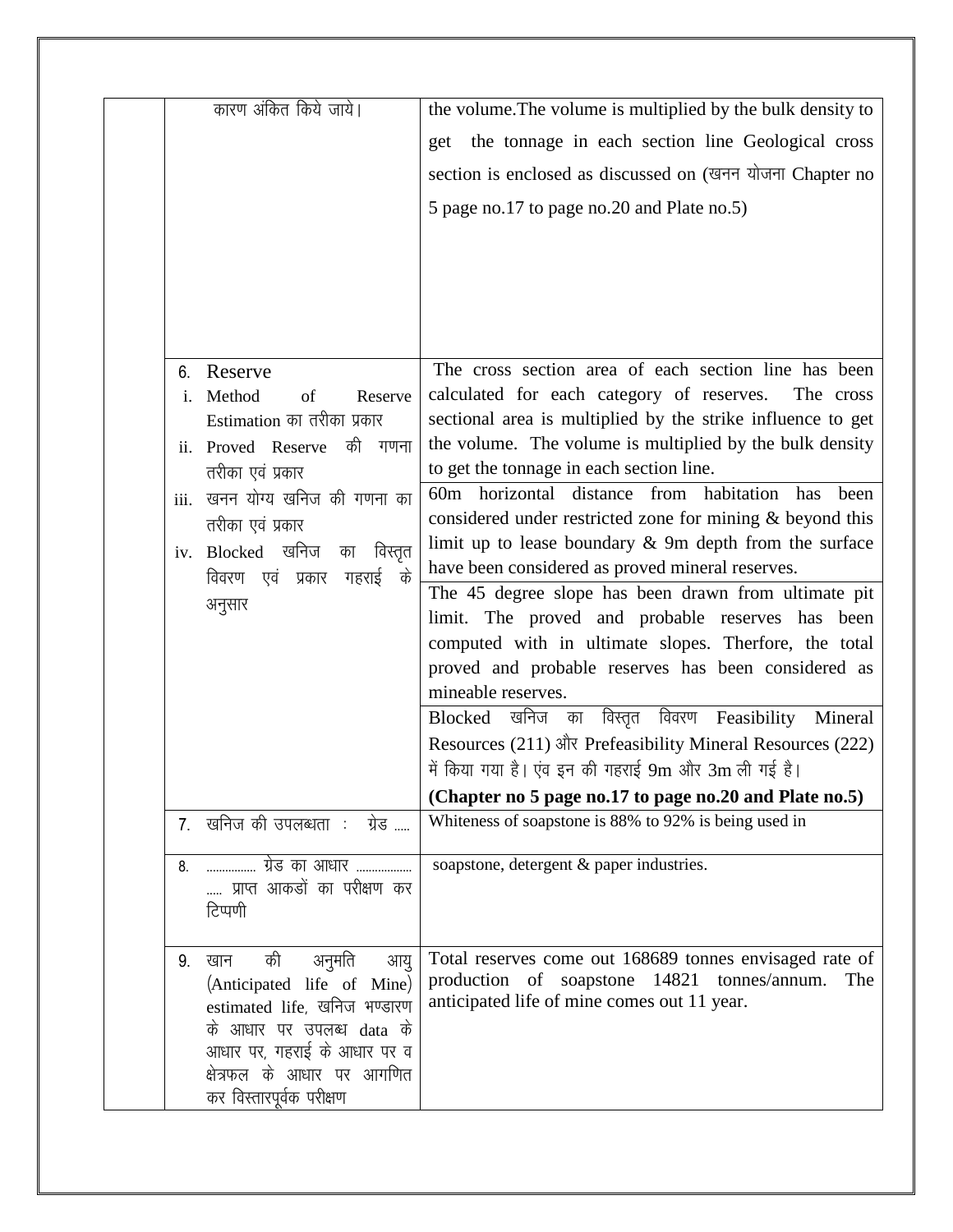|    | 10. खनिज अन्वेषण कार्य हेतु लगाये<br>गये भूवैज्ञानिक का विवरण का<br>परीक्षण                                                                                                                                                                                                                                                         | Exploration in the area was carried out by Shri Jitendra Singh<br>Aithani under gidens of District Task Force Geologist.                                                                                                                        |
|----|-------------------------------------------------------------------------------------------------------------------------------------------------------------------------------------------------------------------------------------------------------------------------------------------------------------------------------------|-------------------------------------------------------------------------------------------------------------------------------------------------------------------------------------------------------------------------------------------------|
|    | 11. क्षेत्र का<br>मानचित्र<br>खसरा<br>पर<br>निम्नानुसार चिन्हित सूचना<br>का                                                                                                                                                                                                                                                         | All surface features are marked on khasra map.<br>$\mathbf{i}$<br>(Annexure no. 5)                                                                                                                                                              |
|    | परीक्षण<br>प्रस्तावित खनन क्षेत्र के समस्त<br>$\mathbf{i}$ .<br>Surface features.<br>प्रस्तावित खनन क्षेत्र की 500<br>ii.<br>मी0 की परिधि के समस्त खनन<br>क्षेत्रों एवं<br>अन्य<br>समस्त                                                                                                                                            | ii) No other mining area falls with in 500m periphery of<br>applied area. Other surface features with in 500m is<br>marked on khasra map (Plate no. 2).                                                                                         |
|    | Surface features.                                                                                                                                                                                                                                                                                                                   |                                                                                                                                                                                                                                                 |
|    | 12. यदि ड्रिलिंग मशीन से न्यूनतम 5<br>है0 तक खनन पट्टा क्षेत्र का<br>क्षेत्रफल Core ड्रिल हेतु होल<br>न्यूनतम 30 मीटर गहराई के मानक<br>के अनुसार प्रतिवर्ष के आधार पर<br>अर्थात प्रत्येक 5 है0 का पालन<br>खनिज अन्वेषण हेतु नही किया<br>गया है तो खनन कार्य हेतु ट्रेक्टर<br>Mounted या Chain Mounted<br>Excavator की अनुमति न दिये | At present the area is not approachable by approach road.<br>The approach road is about 1.5km away from applied area<br>therefore drilling programme could not be implemented.                                                                  |
|    | जाने का परीक्षण<br>13. विगत अवधि के उल्लंघनों पर की                                                                                                                                                                                                                                                                                 | Not applicable as it is fresh grant case of mining lease.                                                                                                                                                                                       |
|    | गयी कार्यवाही का परीक्षण टिप्पणी                                                                                                                                                                                                                                                                                                    |                                                                                                                                                                                                                                                 |
|    | कोई<br>बिन्दु<br>प्रख्यापित<br>14. अन्य<br>नियमावलियों<br>या<br>मा0<br>न्यायालयों / प्रधिकरणों से सम्बन्धी<br>हो उसके अनुसार ड्राफ्ट योजना में<br>सम्मलित करते हुये टिप्पणी                                                                                                                                                         | Not applicable as mining operations yet to be commenced                                                                                                                                                                                         |
| 9. |                                                                                                                                                                                                                                                                                                                                     | खनन विधा के नामित खनन अभियन्ता द्वारा प्रस्तुत ड्राप्ट खनन योजना, ड्राप्ट स्कीम आफ माईनिंग, ड्राप्ट<br>संशोधित स्कीम आफ माईनिंग ड्राप्ट प्रगतिशील खान बन्द करने की योजना, ड्राप्ट अंतिम खान बन्द करने<br>की योजना, की निम्न बिन्दुओं पर टिप्पणी |
|    | आवासीय मकान, सडक, पहुच  <br>मार्ग, खच्चर मार्ग, विद्युत लाईन  <br>धार्मिक स्थल आदि के कारण<br>खनन न किये जाने वाले क्षेत्रों का<br>उल्लेख करते हुये Blocked<br>Mineral Resource Reserve<br>का विस्तृत विवरण                                                                                                                         | 1. खनन क्षेत्र में प्रतिबन्धित क्षेत्रों यथा   खनन क्षेत्र में प्रतिबन्धित क्षेत्रों यथा आवासीय मकान, सडक, पहुच मार्ग,<br>खच्चर मार्ग, विद्युत लाईन धार्मिक स्थल आदि इस प्रकार का<br>कोई<br>प्रतिबन्धित क्षेत्र नहीं है।                        |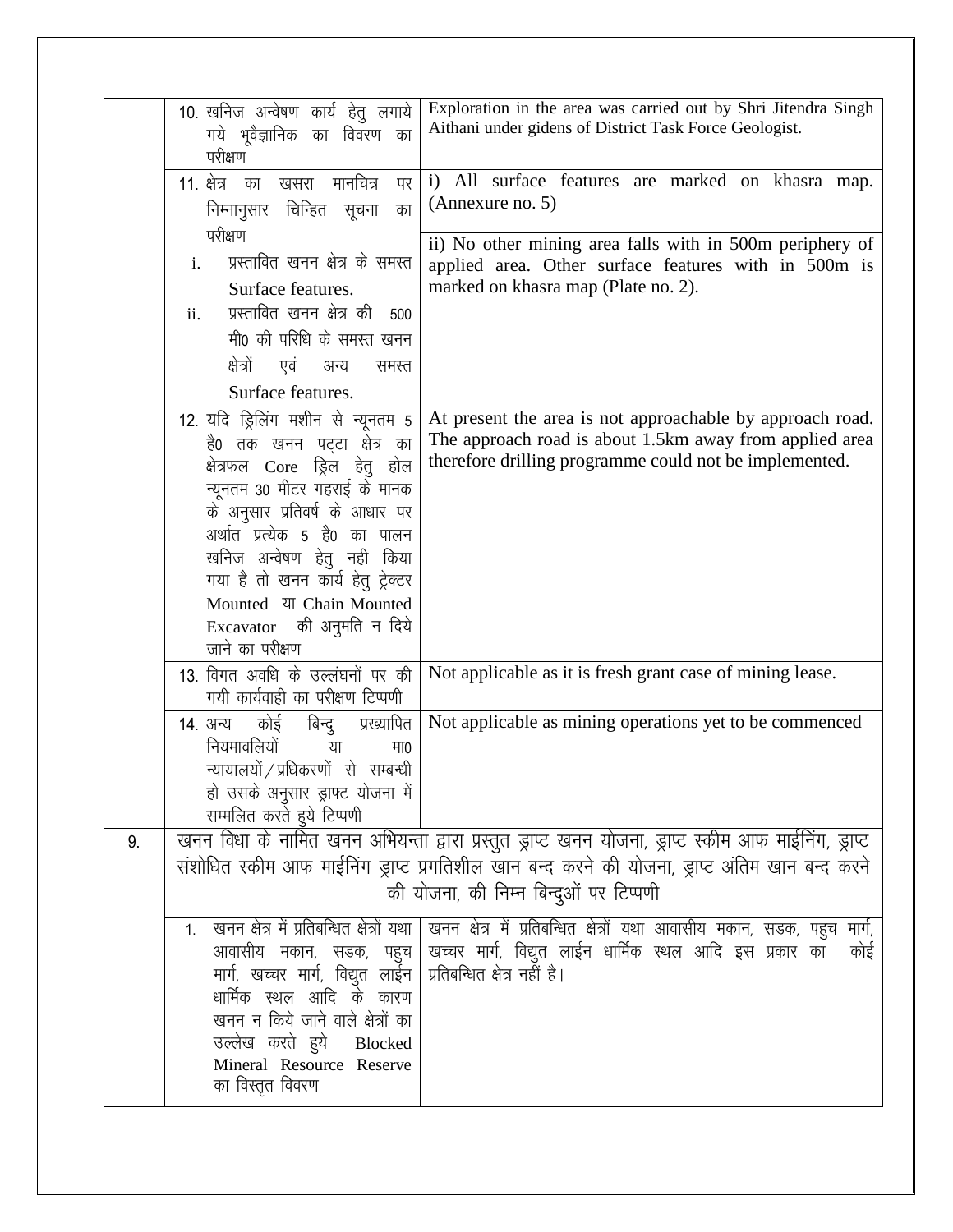| 2. | ओवर वर्डन की उपलब्धता, ओवर<br>वर्डन में सम्मलित किये जाने का<br>आधार सम्पूर्ण रसायनिक विश्लेषण<br>के साथ) का परीक्षण                                                                                                                                                                                                                                  | The top soil from the working benches will be removed by<br>means of an excavator and stacked separately and used for<br>backfilling from second year onwards. The interburden is<br>low grade magnesite and shall be removed manual means<br>and to be dumped separately and used for backfilling from<br>third year onwards. The top soil and interburden material<br>will be dumped separately on mineralized land, but these<br>dumps are temporary in nature and it will be used in<br>reclamation purpose and discussed on (chapter no 6 page<br>no.30) |
|----|-------------------------------------------------------------------------------------------------------------------------------------------------------------------------------------------------------------------------------------------------------------------------------------------------------------------------------------------------------|---------------------------------------------------------------------------------------------------------------------------------------------------------------------------------------------------------------------------------------------------------------------------------------------------------------------------------------------------------------------------------------------------------------------------------------------------------------------------------------------------------------------------------------------------------------|
| 3. | योजना / स्कीम<br>आफ<br>खनन<br>माईनिंग में पूर्व में किये गये खनन<br>क्षेत्रों का विवरण यथा स्थान खनन<br>स्थान (भरान किये गये<br>स्थान<br>डम्पिंग जोन आदि) के<br>स्पष्ट<br>उल्लेख के साथ ही प्रयुक्त किये<br>जाने वाले Excavtor आदि मशीन<br>की क्षमता working plan का<br>स्पष्ट विवरण                                                                  | It is fresh grant case of mining lease $\&$ in past no mining<br>activities was carried out.                                                                                                                                                                                                                                                                                                                                                                                                                                                                  |
| 4. | खनन की बैन्च की ऊचाई, चौडाई,<br>खसरा विवरण, मालिक के नाम के<br>साथ खसरा मानचित्र पर  प्रथम<br>वर्ष एवं अनुवर्ती वर्ष का विवरण<br>पृथक–पृथक रंगों से मानचित्र पर<br>दर्शाते हुए                                                                                                                                                                        | खनन की बैन्च की ऊचाई 3 m व चौडाई 3 m है, व पट्टाधारक का नाम<br>श्री जीतेन्द्र सिंह ऐठानी पुत्र श्री अमर सिंह ऐठानी, एव खसरा मानचित्र पर<br>अनुवर्ती वर्ष का विवरण पृथक–पृथक रंगों से प्लेट संख्या 6 से प्लेट संख्या<br>10 तक मानचित्र पर दर्शाया है।                                                                                                                                                                                                                                                                                                          |
| 5. | ओवर वर्डन डम्पिंग का स्थान<br>क्षेत्र<br>सीमा<br>(Mining)<br>खनन<br>lease) के अन्दर होना आवश्यक<br>है। ओवर वर्डन डम्पं का खसरा<br>विवरण, खसरा मानचित्र विवरण<br>मात्रा (टन में)<br>सहित विस्तृत<br>विवरण                                                                                                                                              | All quantities of interburden $+OB$ (waste material) to be<br>generated each year shall be dumped with in lease area and<br>spread and height of dump along with its quantity depicted<br>on khasra map and discussed on (CHAPTER NO 6 PAGE<br>NO.30)                                                                                                                                                                                                                                                                                                         |
| 6. | यदि ड्रिलिंग मशीन से न्यूनतम 5<br>है0 तक खनन पट्टा क्षेत्र का<br>क्षेत्रफल Core ड्रिल हेतु होल<br>न्यूनतम 30 मीटर गहराई के<br>मानक के अनुसार प्रतिवर्ष के<br>आधार पर अर्थात प्रत्येक 5 है0<br>का पालन खनिज अन्वेषण हेतु<br>नही किया गया है तो खनन कार्य<br>हेतु ट्रेक्टर Mounted या Chain<br>की<br>Mounted Excavator<br>अनुमति न दिये जाने का परीक्षण | At present the area is not approachable by approach road.<br>The approach road is about 1.5km away from applied area<br>there fore drilling programme could not be implemented.                                                                                                                                                                                                                                                                                                                                                                               |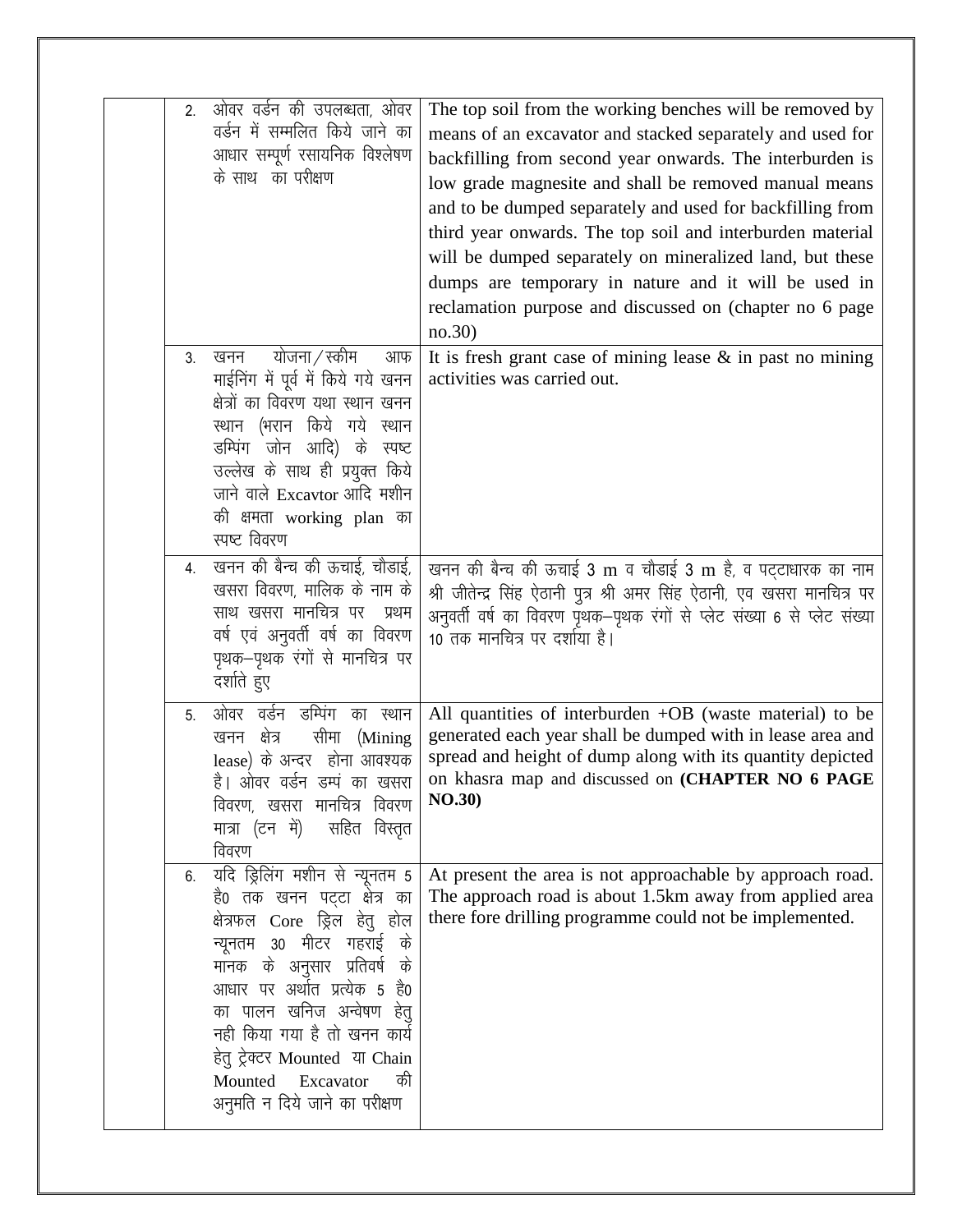$\triangleright$  अनुमोदित खनन योजना के अनुसार पॉच वर्षों तक कुल 14,821 टन अनुमानित मात्रा में उत्पादन किया जाना है, अधिकतम 57,033 टन उत्पादन का लक्ष्य है। पॉच वर्षों का विवरण निम्न तालिका में दर्षाया गया है।

| वर्षा        | प्रथम पिट<br>(cum) | द्वितिय पिट<br>(cum) | सोपस्टोन की बिक्री<br>योग्य मात्रा<br>(टन) |
|--------------|--------------------|----------------------|--------------------------------------------|
| प्रथम वर्षे  | 4326               | 3396                 | 7722                                       |
| द्वितिय वर्ष | 7166               | 2560                 | 9726                                       |
| वर्ष<br>ततीय | 6313               | 5388                 | 11701                                      |
| चतुर्थ वर्षे | 7611               | 5452                 | 13063                                      |
| पचम वर्ष     | 8206               | 6615                 | 14821                                      |
| कुल          | 33622              | 23411                | 57033                                      |

→ अनुमोदित खनन योजना पर पर्यावरण स्वीकृति हेतु आवदेन करने पर छ्ळ्छ के निदेषों के क्रम में प्रोजेक्ट को <sub>ठ1</sub> श्रेणी में मानते हुए, राज्य पर्यावरण प्रभाव आंकलन प्राधीकरण द्वारा ई0 आई0 ए0 नोटिफिकेसन के अनुसार टी0 ओ0 आर0 जारी किया गया है।

लीज उत्तराखण्ड शासन, के औद्योगिक विकास अनुभाग, के शासनादेश संख्या  $\triangleright$  खनन 1123 / VII-1 / 2018 / 5 सोपस्टोन / 18 दिनॉकः 16-जुलाई-2018 के आधार पर अग्रिम 25 वर्षों हेतु विस्तारित की जानी है एवं पर्यावरण स्वीकृति प्राप्त हो जाने पर अग्रिम कार्यवाही की जानी है।

## प्रोजेक्ट संबंधी अन्य सूचनायें

|                | प्रोजेक्ट का नाम       | पगना, सोपस्टोन प्रोजेक्ट                      |  |
|----------------|------------------------|-----------------------------------------------|--|
| अ              | ग्राम                  | पगना                                          |  |
| आ              | तहसील                  | बागेश्वर                                      |  |
| इ              | जनपद                   | बागेश्वर                                      |  |
| ई              | लीज एरिया कोर्डिनेट    | Latitude: 29°47'20.80"N to 29°47'24.53"N      |  |
|                |                        | Longitude: 79°48'12.80"E to 79°48'8.62"E      |  |
| $\overline{B}$ | लीज अवधि               | 25 वर्ष                                       |  |
| ऊ              | प्रस्तावित मूल्य       | 35 लाख मात्र                                  |  |
| ए              | मानव श्रम              | 40                                            |  |
| एँ             | पानी की मांग एवं स्रोत | के0एल0डी0 पीने तथा धूल<br>हटाने<br>तथा<br>4.0 |  |
|                |                        | वृक्षारोपण हेतु, पानी के स्रोत प्राकृतिक      |  |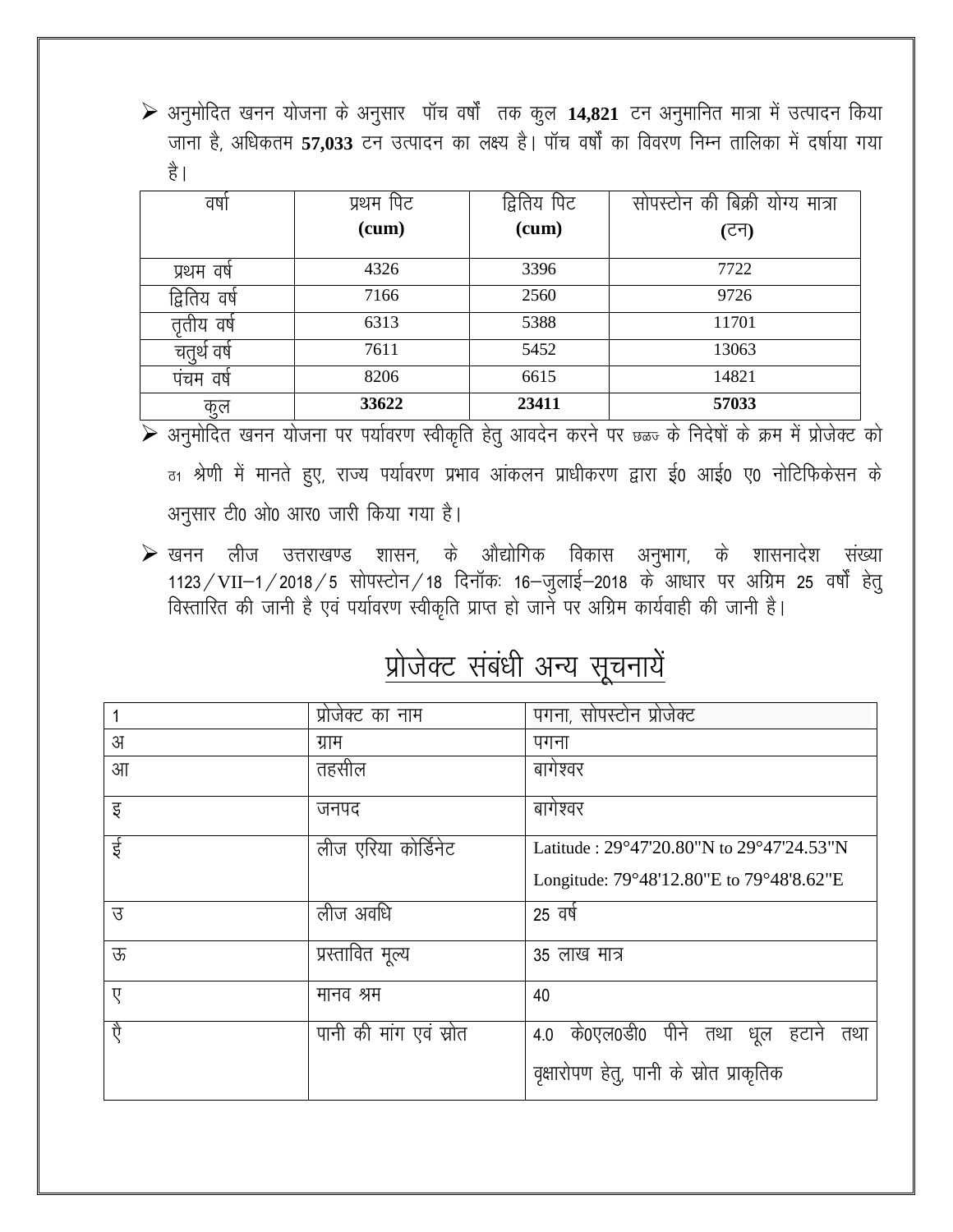#### परियोजना स्थल



### पारयाजना स्थल का मानाचत्र

| २ पर्यावरणीय   |                           |                                                 |  |  |  |
|----------------|---------------------------|-------------------------------------------------|--|--|--|
| अ              | आकार                      | ऊँचाई अधिकतम 945 मी0 तथा न्यूनमत ऊँचाई          |  |  |  |
|                |                           | 848 मी0                                         |  |  |  |
| आ              | नजदीकी राज्य राजमार्ग तथा | राष्ट्रीय राजमार्ग– ०९  से ४.७8 कि०मी०<br>उत्तर |  |  |  |
|                | राष्ट्रीय राजमार्ग        | दक्षिण में                                      |  |  |  |
| इ              | नजदीकी रेलवे स्टेशन       | काठगोदाम 90 कि0मी0 हवाई दूरी<br>दक्षिण          |  |  |  |
|                |                           | पष्चिम में                                      |  |  |  |
| ई              | नजदीकी हवाई अड्डा         | पिथौरागढ़ 35 कि0मी0 हवाई दूरी                   |  |  |  |
| $\overline{B}$ | वाईल्ड लाईफ सेन्चुरी      | 10 कि0मी0 के दायरे में नहीं है।                 |  |  |  |
| ऊ              | नजदीकी शहर                | बागेश्वर 21.00 कि0मी0                           |  |  |  |
| ए              | नजदीकी नदी                | सरयू नदी                                        |  |  |  |
| एँ             | भूकम्पीय जोन              | जोन 5                                           |  |  |  |
| $\overline{H}$ |                           |                                                 |  |  |  |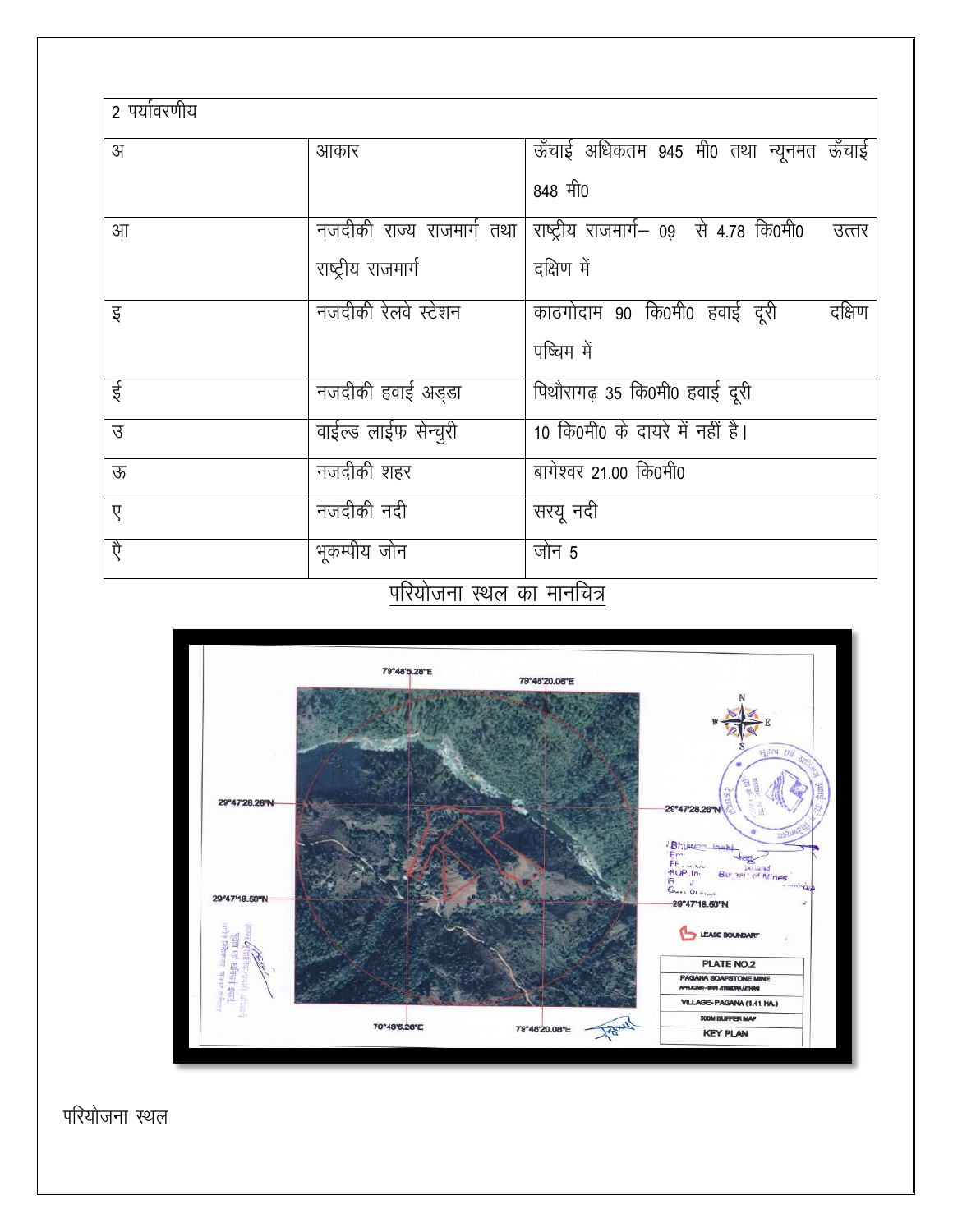उपरोक्त प्रस्तावित खदान का माईनिंग प्लान भू तत्व एवं खनिकर्म इकाई उत्तराखण्ड के पत्र संख्या 1718 मुख्य खनिज-/स्की0-72/भू0खनि0ई0/2016-17, दिनांक 25.08.2021 द्वारा स्वीकृत किया जा चुका है, प्रोजेक्ट के 10 कि0मी0 अंतर्गत कोई भी नेषनल पार्क, वाइल्ड लाइफ सेन्चुरी तथा कोर जोन नहीं आता है। माइन में कार्य करने हेतु सेमी मेकेनाईज्ड पद्वति से कार्य किया जायेगा, 3 मी ऊंची बेन्च का निर्माण किया जायेगा ऊपरी सतह में निकाली गई मिट्टी को डंप यार्ड में रखा जायेंगा खदान में विस्फोटको का प्रयोग नहीं किया जायेगा। वृक्षारोपण का कार्य जिला प्रशासन तथा अन्य जनपतिनिधियों के सहयोग से किया जायेगा। प्रस्तावित खदान में बेस लाइन डाटा का कार्य मार्च 2021 से मई 2021 में मानसून पूर्व काल में किया गया है।

|                | गतिविधियां                                           | आवंटित निधि (एलोकेशन फण्ड)           |
|----------------|------------------------------------------------------|--------------------------------------|
| क्र0स0         |                                                      |                                      |
|                |                                                      | (लाख में)                            |
|                | स्वास्थ्य षिविर                                      | 0.92                                 |
| $\overline{2}$ | सरकारी स्कूलों में षौचालयों की मरम्मत कार्यों के लिए | 1.38                                 |
| 3              | गुणवान लड़कियों में किताब और कॉपी बाँटने के लिए      | 0.27                                 |
|                | अनुसुचित जाति व जनजाति के बच्चों के लिए।             |                                      |
| 4              | प्रस्तावित गांव में सरकारी स्कूल की मरम्मत के लिए।   | 0.92                                 |
|                | ণ্গুপ                                                | 3.50                                 |
| $\sim$         | $\sim$<br>$\sim$<br>$\sim$                           | $\mathcal{N}$<br>$\sim$<br>$\bullet$ |

प्रस्तावित खदान में पर्यावरणीय सुरक्षा हेतु निम्न प्रकार से धनराशि का आवंटन किया गया है।

| पयावरणाय | सरक्षा | sч | १७५ |
|----------|--------|----|-----|

| क्र0स0 | उपाय                                   | कैपिटल मूल्य (रूपये में) | रिकरिंग मूल्य (रूपये में) |
|--------|----------------------------------------|--------------------------|---------------------------|
|        |                                        | (प्रथम वर्ष)             | (बाद के सालों)            |
| 1.     | प्रदूशण नियंत्रण                       | 1,00,000                 |                           |
|        | ≻धूल निलंबन                            |                          | 1,00,000                  |
| 2.     | प्रदूषण की निगरानी                     |                          |                           |
|        | i) वायु प्रदूषण                        | 1,00,000                 | 1,00,000                  |
|        | ii) जल प्रदूषण                         | 60,000                   | 60,000                    |
|        | iii) मृदा प्रदूषण<br>iv) ध्वनि प्रदूषण | 40,000                   | 40,000                    |
|        |                                        | 20,000                   | 20,000                    |
| 3.     | पौधारोपण और ग्रीन बेल्ट                | 3,67,875                 | 6,67,875                  |
| 4.     | खनन क्षेत्र का उद्धार                  |                          | 10,09,380                 |
| 5.     | व्यावसायिक स्वास्थ्य                   | 1,00,000                 | 50,000                    |